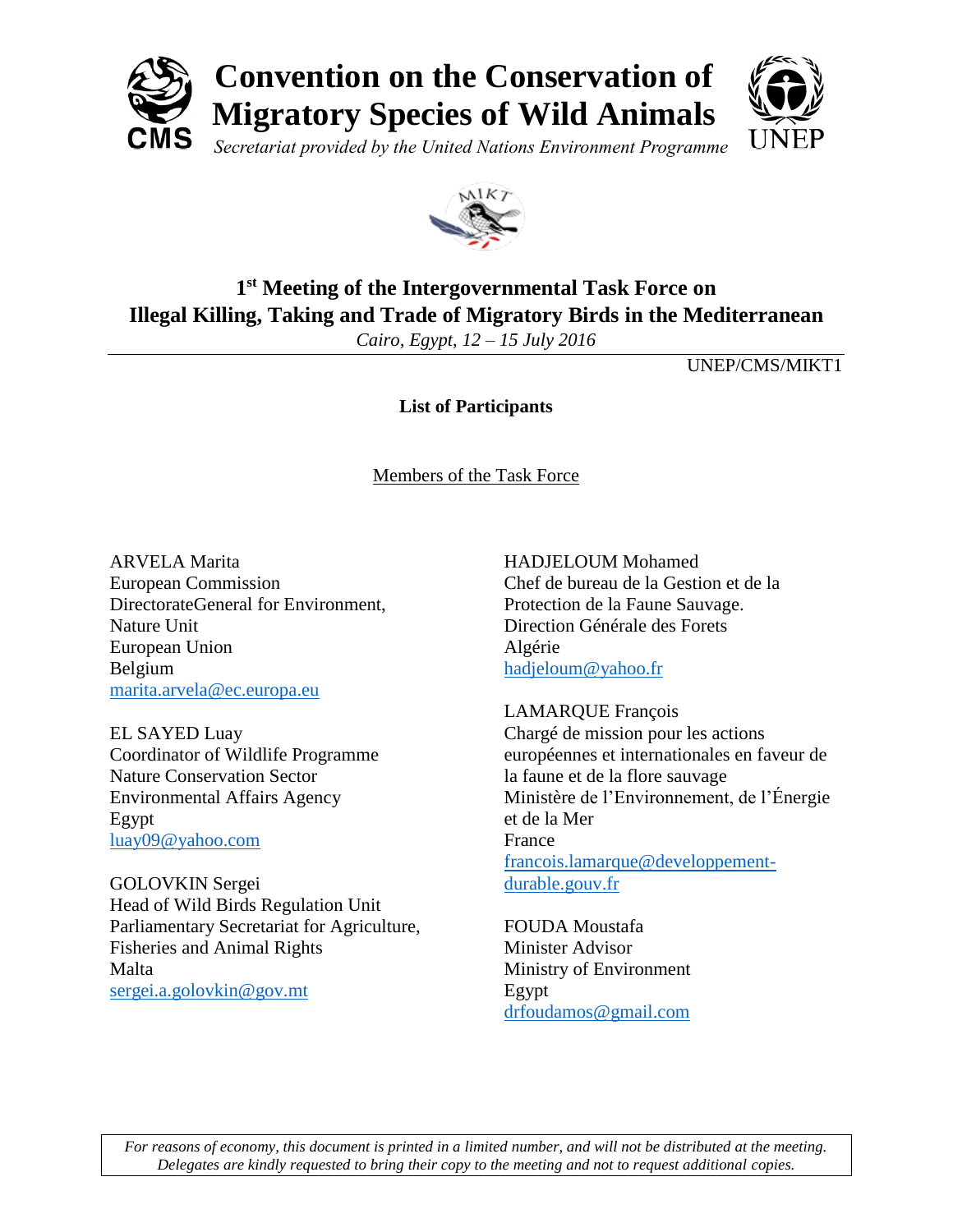MESBAH Hayat Chef de Service de la Conservation de la Flore et de la Faune Sauvages, Haut Commissariat aux Eaux et Forêts et à la Lutte Contre la Désertification Maroc [mesbah\\_ef@yahoo.fr](mailto:mesbah_ef@yahoo.fr)

POLIĆ Maja Nature Protection Inspector, Directorate for Inspection Ministry of Environment and Nature Protection Croatia [maja.polic@mzoip.hr](mailto:maja.polic@mzoip.hr)

TAHRI Jamel

Ingénieur principal a la Direction Générale des Forêts au Ministère de l'Agriculture, des Ressources Hydrauliques et de la Pêche Tunisie [tahri\\_jamel@yahoo.fr](mailto:tahri_jamel@yahoo.fr)

**Observers** 

ABDOU Wed Abdel Latif Ibrahim Senior Environmental Officer Egyptian Ministry of State for Environmental Affairs [wed\\_abdou@yahoo.com](mailto:wed_abdou@yahoo.com)

AZAFZAF Hichem Association Les Amis des Oiseaux Birdlife Tunisia [azafzaf@gmail.com](mailto:azafzaf@gmail.com)

BAHA EL-DIN, Sherif President Nature Conservation Egypt (NCE) [sherif\\_baha@hotmail.com](mailto:sherif_baha@hotmail.com)

BEN NAKHLA Lobna Program Officer UNEP MAP Regional Activity Centre for Specially Protected Areas [lobna.bennakhla@rac-spa.org](mailto:lobna.bennakhla@rac-spa.org)

BIBER Olivier Chair Landbirds Working Group [olivier.biber@nosoiseaux.ch](mailto:olivier.biber@nosoiseaux.ch)

BOTHA Andre Chair Technical Advisory Group Raptors MOU Technical Advisory Group [andreb@ewt.org.za](mailto:andreb@ewt.org.za)

CHERKAOUI Imad AEWA Technical Committee [imad.cherkaoui@gmail.com](mailto:imad.cherkaoui@gmail.com)

CROCKFORD Nicola Senior International Species Policy Officer BirdLife International [nicola.crockford@rspb.org.uk](mailto:nicola.crockford@rspb.org.uk)

DAMI Laura Project Leader Waterbirds Monitoring in the Mediterranean Region Tour du Valat France [dami@tourduvalat.org](mailto:dami@tourduvalat.org)

ELSAFOURY Hana Nature Conservation Egypt [Helsafoury@wesleyan.edu](mailto:Helsafoury@wesleyan.edu)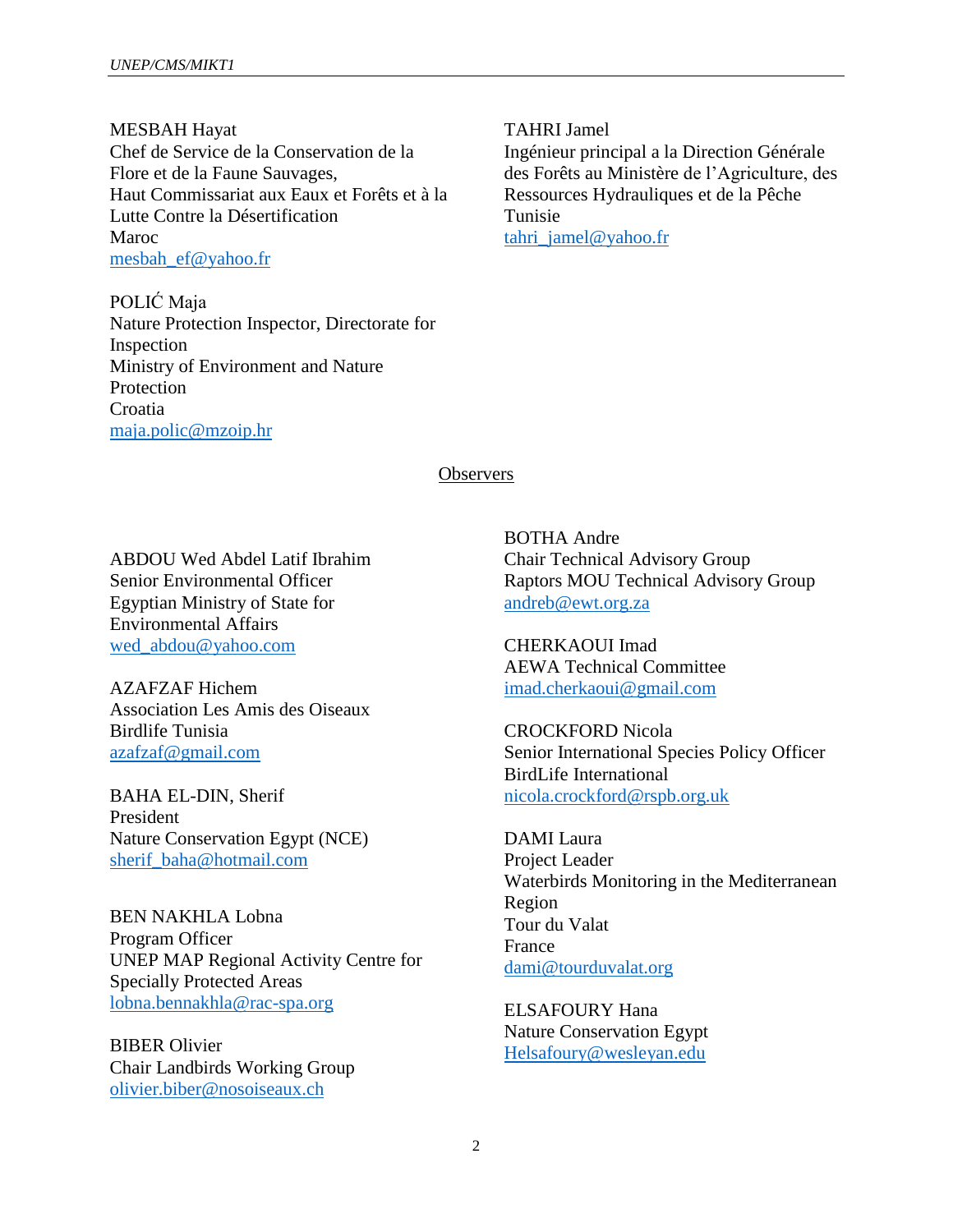EL-GEBALY Osama Coordinator Migratory Soaring Birds Project Egyptian Environmental Affairs Agency [oss.elgebaly@yahoo.com](mailto:oss.elgebaly@yahoo.com)

EL KAISSY, Mahmoud Chairman Hunting & Environmental Protection Society [medgenco@medgenco.com](mailto:medgenco@medgenco.com)

ELSEOUD Eng. Ahmed Abou Chief Executive Officer Egyptian Environmental Affairs Agency [ceo.eeaa@eeaa.cloud.gov.eg](mailto:ceo.eeaa@eeaa.cloud.gov.eg)

EWADA Ragb Ragb Chief of Hunting Club of Egypt [luay09@yahoo.com](mailto:luay09@yahoo.com)

GOMMA Medani Gamal Senior Deputy Minister Director of Nature Conservation Sector Ministry of Environment Egypt [ggmadani@gmail.com](mailto:ggmadani@gmail.com)

FAHMY ABDEL AAL, Kahled Mohamed Minister of Environment Egypt [Eeaa@eeaa.cloud.gov.eg](mailto:Eeaa@eeaa.cloud.gov.eg)

GERGES Jeff Ministry of Environment Lebanon [J.gerges@moe.gov.lb](mailto:J.gerges@moe.gov.lb)

HABIB Mohamed Red Sea Association for Environment and Water Sports [mrhydro35@hotmail.com](mailto:mrhydro35@hotmail.com)

HAMDA Ayman Director of Species Diversity Egyptian Environmental Affairs Agency [aymanhamada@yahoo.com](mailto:aymanhamada@yahoo.com)

HAMIED Waheed Salama Nature Conservation Egypt (NCE) [hamiednature@hotmail.com](mailto:hamiednature@hotmail.com)

HANAI, Omar Haithan Mohamed Raptors Club Egypt [Omarhanai@live.com](mailto:Omarhanai@live.com)

HANNOUT, Essam International Relations Officer Egyptian Environmental Affairs Agency [Hannout.2020@gmail.com](mailto:Hannout.2020@gmail.com)

INNES Angus Prosecutions Team Leader Environmental Agency European Network of Prosecutors for the Environment (ENPE) [angus.innes@environment-agency.gov.uk](mailto:angus.innes@environment-agency.gov.uk)

LACHMANN Lars Birds Officer NABU-Germany [Lars.Lachmann@nabu.de](mailto:Lars.Lachmann@nabu.de)

MATER Shadia Technical Officer Nature Conservation Sector Egyptian Environmental Affairs Agency [shadiamatar.ncs@gmail.com](mailto:shadiamatar.ncs@gmail.com)

MAMDOUH Mohamed Raptors Club of Egypt [mohamed.mamdouh.elsawy@gmail.com](mailto:mohamed.mamdouh.elsawy@gmail.com)

MIKHAIL Gabriel Fossils and Climate Change Museum [helpdesk@egyptcd.com](mailto:helpdesk@egyptcd.com)

MUNDKUR Taej Chair Flyways Working Group [taej.mundkur@wetlands.org](mailto:taej.mundkur@wetlands.org)

NAKHLA Amany Programme Analyst Energy and Environment UNDP Egypt [Amany.nakhla@undp.org](mailto:Amany.nakhla@undp.org)